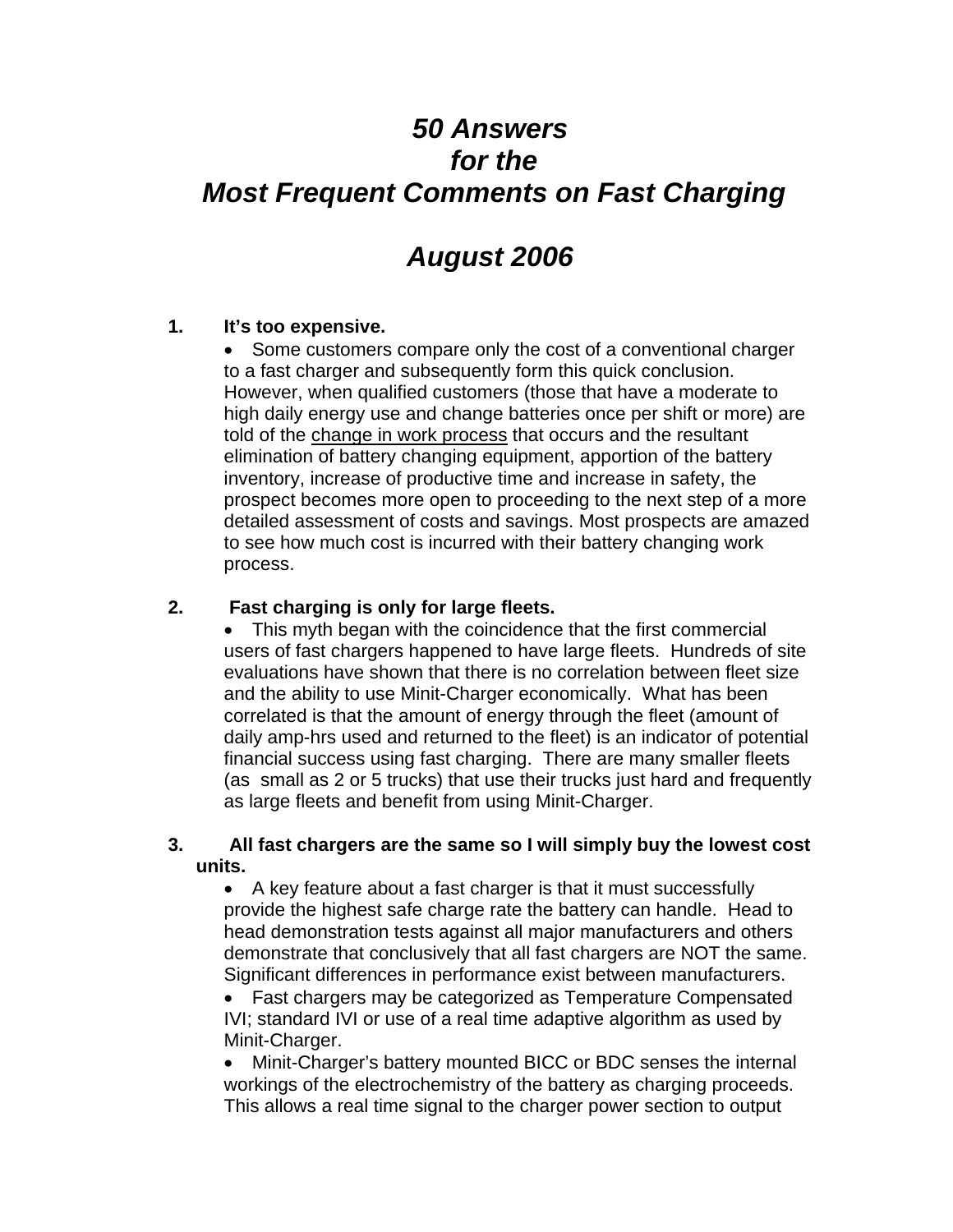the maximum safe charge current rate appropriate for the battery's condition. Hence the phrase used by Minit-Charger: "Maximum safe charge rate." Because of the fail safe control mechanisms built into the system, Minit-Charger is not limited to arbitrary "max charger rates of 25 or 40 amps output per 100 amp-hr battery capacity" overrides found in competitor fast chargers.

• Temperature compensated chargers primarily use a heat sensing transmitter to "fold back" the charge rate after the battery is already exhibiting rapid temperature rise from a charge rate that is beyond what the battery can accept. To avoid extreme thermal conditions in case of failure, these chargers are typically limited to a maximum of 40 amps output per 100 amp-hrs of battery nominal capacity. (Note this can result in only 306 amps from a 500 amp advertised charger for a 765 amp-hr battery!)

• The simplest form of control is the standard IVI method. These are generally identified by having no on-board battery module or communication between the battery and the charger. When coupled to an oversize power section to enable large amp rate outputs, this approach has been observed to result in instances of extreme overcharge and resultant battery damage. (This is the reason why, for decades, the industry has not condoned "fast" charging until the advent of chargers with better charge control methods.)

• There are other charge control aspects that define differences in competency in fast chargers available today. How "destratification", "full charging" and equalization are treated are equally important in assuring long battery life. Only Minit-Charger includes patented destratification methodologies and proprietary full charge and equalization programs. All of these Minit-Charger features are integrated to work automatically without the need of operator intervention. And only Minit-Charger's adaptive approach provides significant charge rate advantage as battery conditions change with age.

#### **4. Sequential chargers do not return enough charge during break periods because some trucks might not get charged.**

• Minit-Charger's patented sequential charging is used with staggered breaks in over 80% of these multi-station applications. In this sequential – staggered break operating mode every truck gets charged every time the truck is connected. Coupled with Minit-Charger's patented charge control, the maximum safe charge return is delivered each and every time. Full charging and equalization during off duty times is also automatically accomplished.

• During early in the development of Minit-Charger, single station (dedicated), parallel and sequential charging were all evaluated from the perspective of the impact of multiple high power chargers being connected to a typical facilities power grid. This intensive study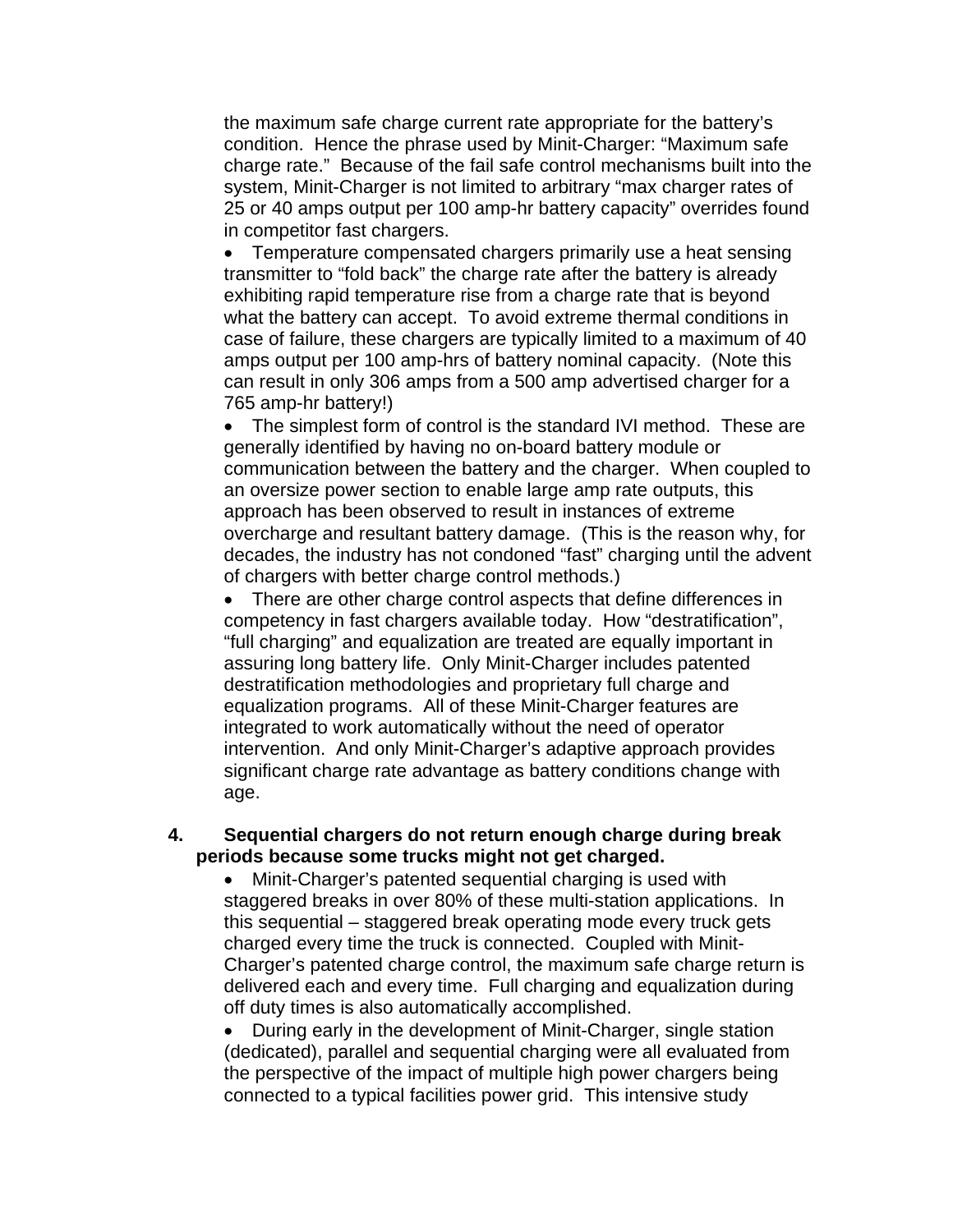determined that sequential charging used with and without staggering would provide the lowest demands on the facility while maintaining high states of charge in the trucks. Subsequently, Minit-Charger patented the sequential charging technology used today in a large variety of customer applications.

## **5. IGBT chargers have better charge control.**

• Insulated Gate Bipolar Transistor refers to a type of power section design used in some newer fast and conventional rate chargers. Note that this is strictly related to that component of the charger that has to do with the bulk power output and not with the control of the charger's output. Hence, the use of IGBT's in a power section contributes nothing to the charge control. It's the charge control section of a charger that determines whether a battery is being recharged at battery safe rates to ensure high Coulombic efficiency and long battery life.

## **6. IGBT chargers are more efficient.**

• Several separate and measurable efficiencies combine to establish the overall efficiency of a fast charger. These are a) Coulombic efficiency, and b) AC / DC power conversion efficiency.

• IGBT and MOSFET based chargers may have better power factors than SCR or ferromagnetic chargers but the differences between these have nothing to do with efficiency.

• Ferromagnetic based power section designs only operate over narrow output parameters. This limitation makes this type of power section the least suitable for fast charge applications.

• The Minit-Charger product line is comprised of chargers that have power sections selected to deliver a variety of benefits for the customer depending on application. Hence, Minit-Charger continues to use IGBT, MOSFET and SCR technologies to provide a choice of options to allow selection of what may be best suited for the customer on the basis of performance, cost and field serviceability.

## **7. I've heard that battery life is reduced to only 2 or 3 years instead of the usual 5 to 6 years.**

• Eight years of fast charge battery experience in moderate and high energy throughput environments reveal that battery life has more to do with the amount of amp-hrs in and out of the battery than the unrelated phenomenon of calendar time. The rate of use of the active material is what determines the calendar longevity. Hence, a battery used every shift of every day will correspondingly last less calendar time than a battery, in the same facility and the same service, used in only one shift per day. Therefore, all other things being equal, a battery used in a daily 2 shift application should last about half the time of a battery used in only one of those shifts. Either way, the value delivered to the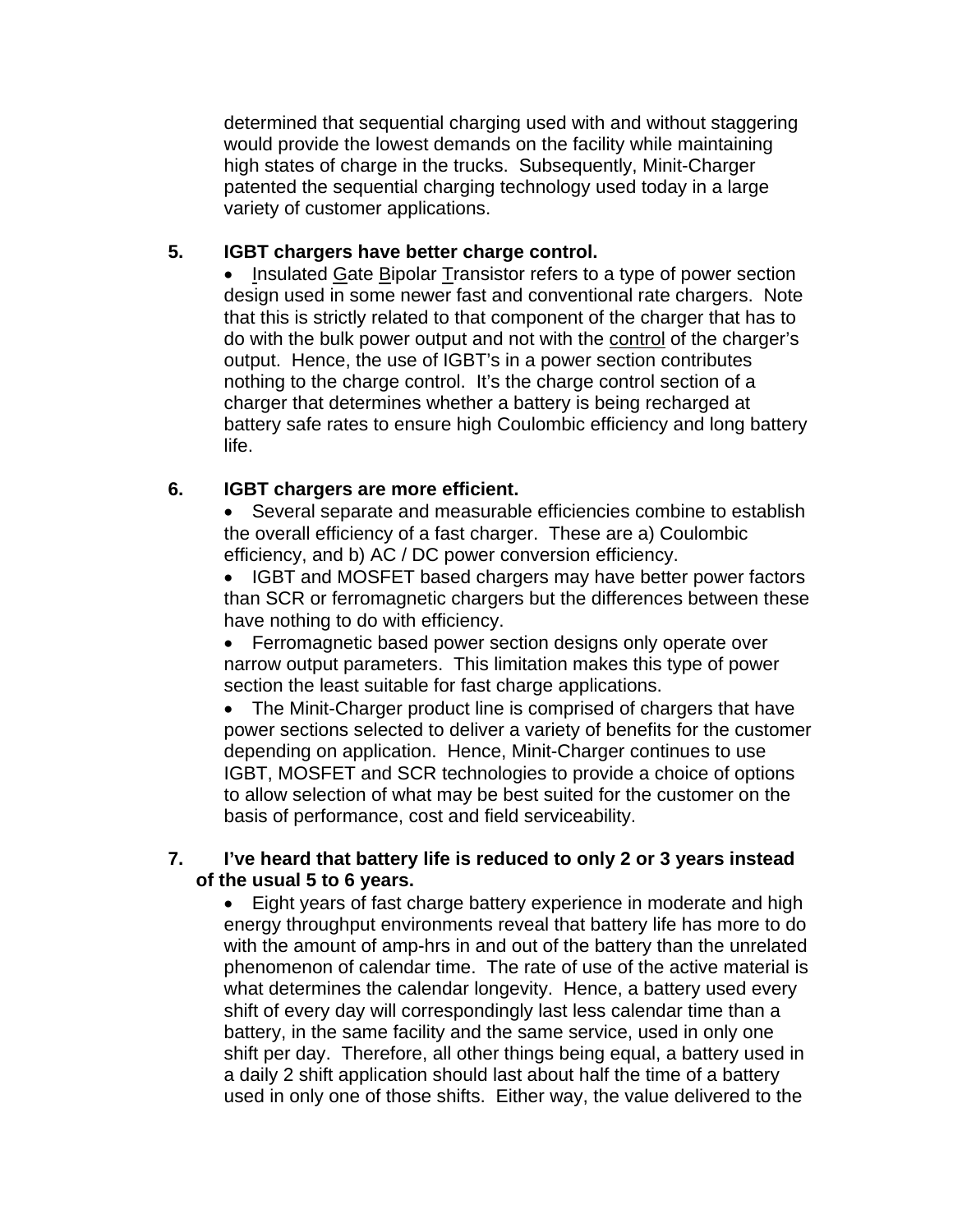customer by the battery is the same despite the difference in calendar time.

#### **8. Shouldn't I have "One charger and one battery per truck" to assure the trucks get enough charge.**

• A proper evaluation of fleet needs will typically reveal several options (multi-station or single station) that can be used to fast charge your fleet. Selection of a fast charger includes consideration of a variety facility and fleet needs. Only after a proper evaluation can the best solution be identified. Those that make flat statements such as that posed above are usually fast charger suppliers who have not invested in development of a complete product line and therefore cannot offer a choice of solutions.

## **9. My operators won't like it.**

• Some people initially resist change in the workplace. However, experience in application has shown that operators much prefer "connecting up" as opposed to hassling battery change out (whether they do it or a battery technician does the change). Operators enjoy the fact that they have an organized place to park their truck to connect to the changer at break and can more easily find the truck and avoid the traffic jam at shift changes. Facilities using staggered breaks provide for a less crowded break room. Operators that are on productivity incentive programs realize they have more control over their work effort and can make more incentive money with fast charging.

• Unions may resist change. Automotive industry unions were less certain about fast charge until an intensive study at a major automotive manufacturer proved that reduction of forklift accidents and injuries was a significant benefit. The result of eliminating pedestrian and other forklift accidents while racing back to the battery room to get a battery change was a major improvement in plant safety.

• "If an operator can fill his car up with gas from the pump, he has all the skills needed to recharge his forklift at the Minit-Charger®!"

## **10. I won't realize the expected productivity gain.**

• Fast charging eliminates wasted time traveling to and from the battery change area and the time to change the battery itself. Furthermore, by having the trucks park at charge stations, connected to the fast charger during breaks. This allows operators to easily find their assigned or favorite trucks at end of shift or break. All of this translates into minutes of extra time available to begin or continue work.

• The math is something like this: Say an example 8 hr shift in a medium size facility typically requires lift truck operator to change his battery once during the shift. To do this, say the operator has to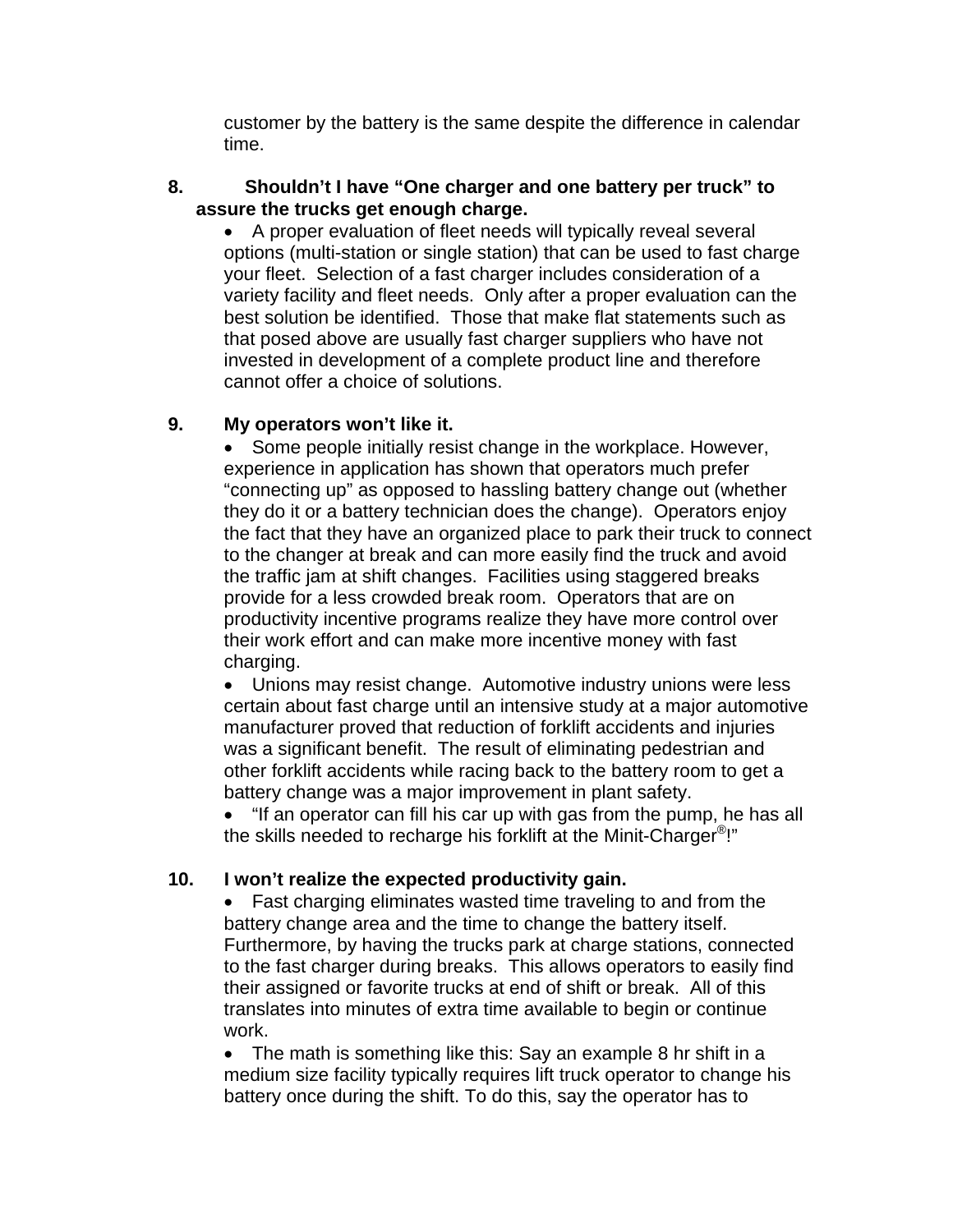suspend work, travel 3 minutes to the change area, change the battery in 9 minutes and travel 3 minutes back to the work area. Total time from work is 15 minutes for a battery change. Say this operator's fully burdened wage rate is \$18 per hour. Lastly, say the facility works 2 shifts per day, 269 days per day and there are 25 lift trucks in the facility. The resultant potential productivity gain (savings) from elimination of battery change time equals: \$58,500 (or 3,250 labor hours) annually for the fleet. If diligent employees are managed to use the time made available by eliminating battery changes, significant savings can be had. This may translate into higher output from the facility (more SKU's received / shipped) OR a potential reduction of one to two lift trucks and operators to perform the same amount of facility transactions.

• What about the time it takes to go to the fast charger and connect? In nearly all cases, this occurs while the employee is heading to break room anyway so travel time will be consumed with or without fast charging. The time to connect is about a minute and therefore is not material.

#### **11. Battery suppliers don't really endorse fast charging and will cancel warranty if there are any problems.**

• Not true! Tens of thousands of trucks are fast charging in North America today. The fast charge market is large and the rate of fast charge growth is about 9% per year as forecasted in a survey conducted by the Industrial Truck Association. Many battery manufacturers see the need to service this growing market in order to retain market share. Hence, battery manufacturers stand behind their warranties.

• Every Minit-Charger includes Minit-Track, the trend setting proprietary data and information system that allows customers and battery manufacturers to see how the truck – battery – Minit-Charger system has been used and how it has performed. Mint-Trak graphically displays any divergence from intended system use and can easily identify any corrective measures needed.

#### **12. The extra power circuit and panel cost eliminates any savings.**

• Costs for this subject include a) the circuits to each fast charger b) the power available from the panel and c) any changes to the incoming available power provided by the utility substation. Significant differences can be seen between fast chargers' impact on this topic.

• Circuit Installation Cost - Multi-station fast chargers compared to single, dedicated, fast chargers have a lower cost advantage by virtue of needing fewer circuits.

• Power availability - Minit-Charger was designed with the typical availability of power within a facility. Existing warehouses and DC's typically devote about 25% - 30% of their power to conventional battery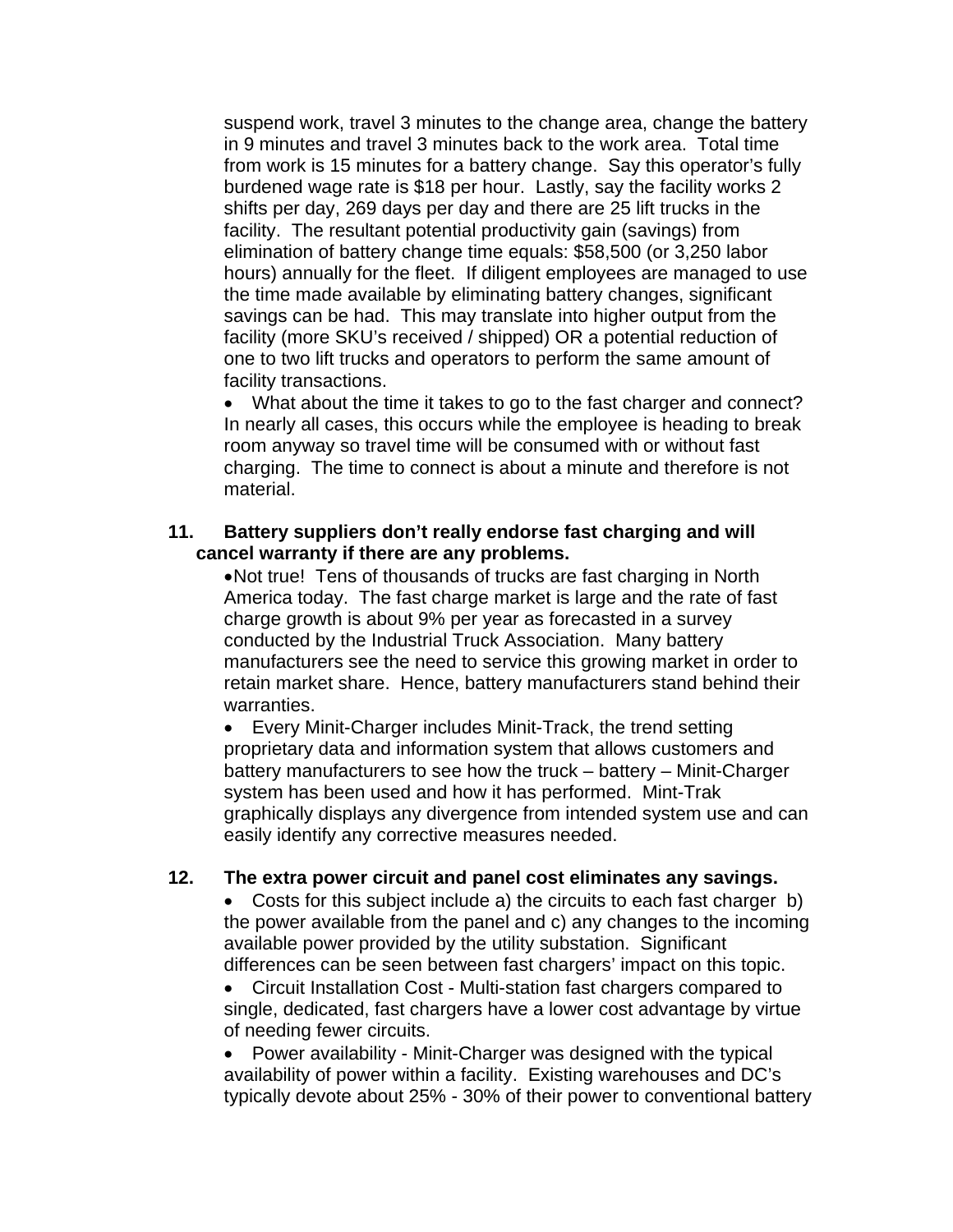Conventional chargers require 20-30 amp breaker (2 chargers=40-60)

• changing and charging. In a majority of cases, Minit-Charger's multi-station systems allow for a lower connected load while keeping all trucks charged by use of staggering or full sequential charging. In contrast single station chargers require a large connected load by virtue of every charger need its own full load circuit. Similarly, parallel chargers use much higher kW rated power sections to fulfill their claim of being able to charge all trucks at the same time. In contrast, manufacturing facilities such as automotive plants have large amounts of available power with charging performed when the power-hungry assembly line is stopped on break or otherwise down. Hence, some fast chargers have become specialized in automotive use but run into power availability problems in non-manufacturing facilities.

• Will these costs eliminate savings? In the absence of utility substation work, most customers continue to see significant life-cycle savings despite having to perform some infrastructure work. Minit-Charger multi-station fast chargers were designed for typical warehouse and DC applications. When compared to single (dedicated) fast chargers, Minit-Charger has a lower cost advantage by virtue of needing fewer circuits. Similarly, Minit-Charger multi-station chargers operated in staggered mode or sequential mode demand much less power than parallel fast chargers.

#### **13. If a multi-station charger goes down I will be left stranded with some dead trucks.**

• In the event a charger does go down, customers easily resort to offset breaks with the affected trucks temporarily doubling up on chargers to continue charging until the down charger is repaired.

#### **14. Fast charging causes excessive gassing and won't meet OSHA or NEC standards.**

• Some fast chargers struggle with excess gassing towards the end of charge due to a lack of comprehensive full range charge control. Therefore, many fast chargers limit charging to a maximum of 80% during "normal" work hours – hence the term "80% fast chargers". For these chargers, full charging and equalization is usually reserved when the facility is dark or on weekends.

• Minit-Charger does things differently. Through use of Minit-Charger's precision adaptive charge control method, equalization occurs anytime when and when time permits. Precision lab and field measurements under the lift truck hood shows compliance with both OSHA and NEC in regards to gas generation.

#### **15. Fast charge batteries cost up to twice as much.**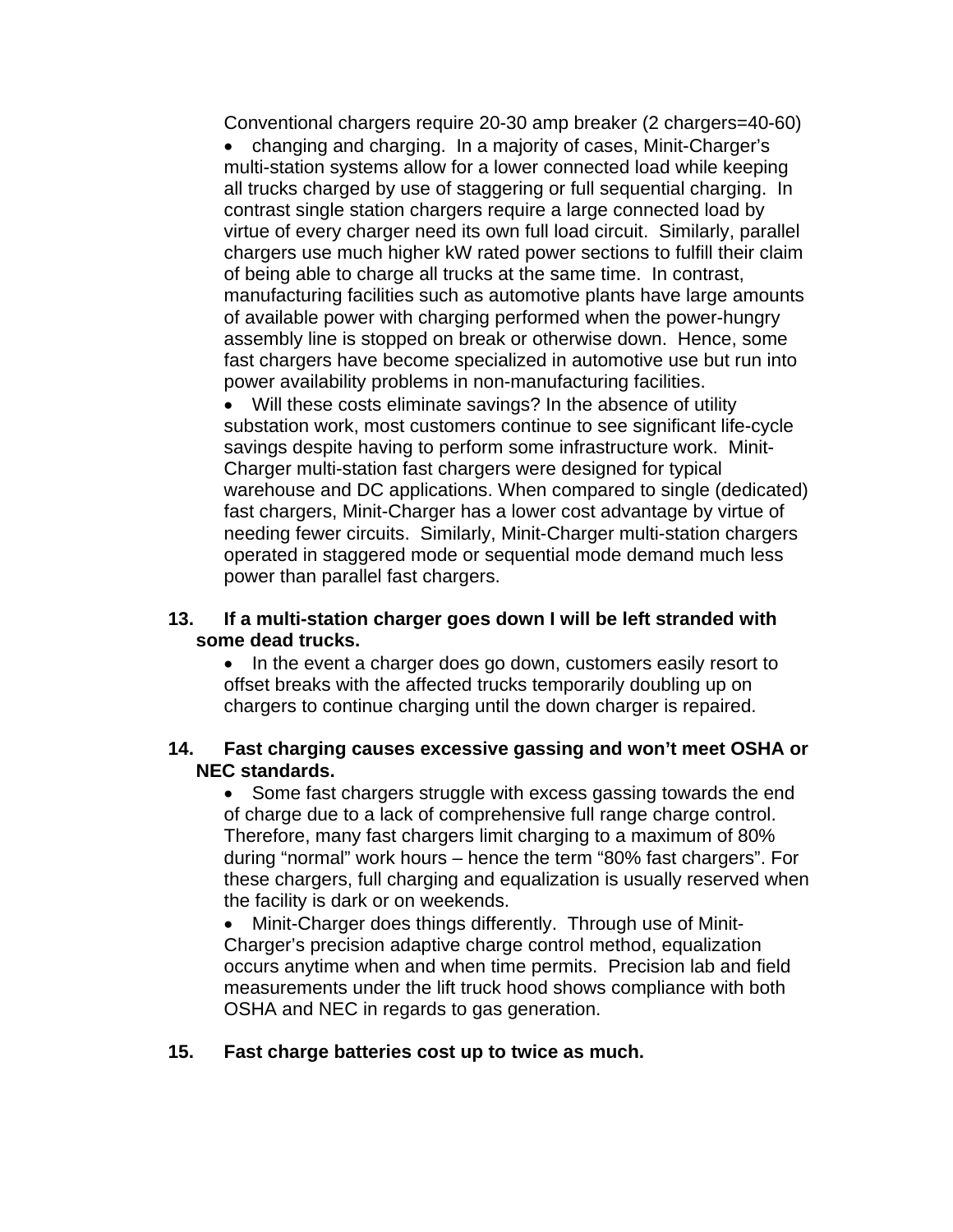• Typically, ordering batteries for fast charging adds about 15% - 25% to the cost of the battery. Recent discussions with 4 battery people 7-10% including SPWS.

• This includes double intercell connectors, extra cabling and connectors, single point water system and the addition of the on board battery module. Premiums above this may included extended warranties.

## **16. When all the trucks come in to charge, I will trigger extra power costs from the utility.**

• Potentially true for high kW single station dedicated and parallel multi-station fast charger. A phrase heard with these systems: "Watch all the trucks come in at lunch and connect – and then watch the lights dim as the meter starts to whirl!"

• In contrast, Minit-Charger was developed by an affiliate of one of the largest electric utility companies in the US resulting in a design that minimizes power consumption and demand spikes. Minit-Charger's approach using staggered breaks with multi-stations or multi-station full sequential mode significantly reduces power demand spikes.

• Example of kW savings: 18 truck fleet using 48V batteries operating 2 x 10 hr shifts and a battery discharge rate of 60 amps per working hr:

| Mfr                                                           | No of chargers                               | Req'd<br>No of<br>circuits | <b>Connected Power</b><br>Load, kW |
|---------------------------------------------------------------|----------------------------------------------|----------------------------|------------------------------------|
| <b>Minit-Charger</b>                                          | $Six - 3 station$<br>Model 448e<br>staggered | 6                          | 186                                |
| Major battery<br>mfr supplying<br>fast chargers               | Nine - 2 station                             | 9                          | 396                                |
| Parallel fast<br>charger                                      | Nine $-2$ station                            | 9                          | 297                                |
| High power<br>conventional<br>charger sold as<br>fast charger | Eighteen $-1$ station                        | 18                         | 360                                |
| High frequency<br>fast charger                                | Eighteen $-1$ station                        | 18                         | 396                                |

Note: Minit-Charger sequential technologies used with staggering can reduce connected load by almost 40% over the nearest competitor while retaining high charger utilization rates.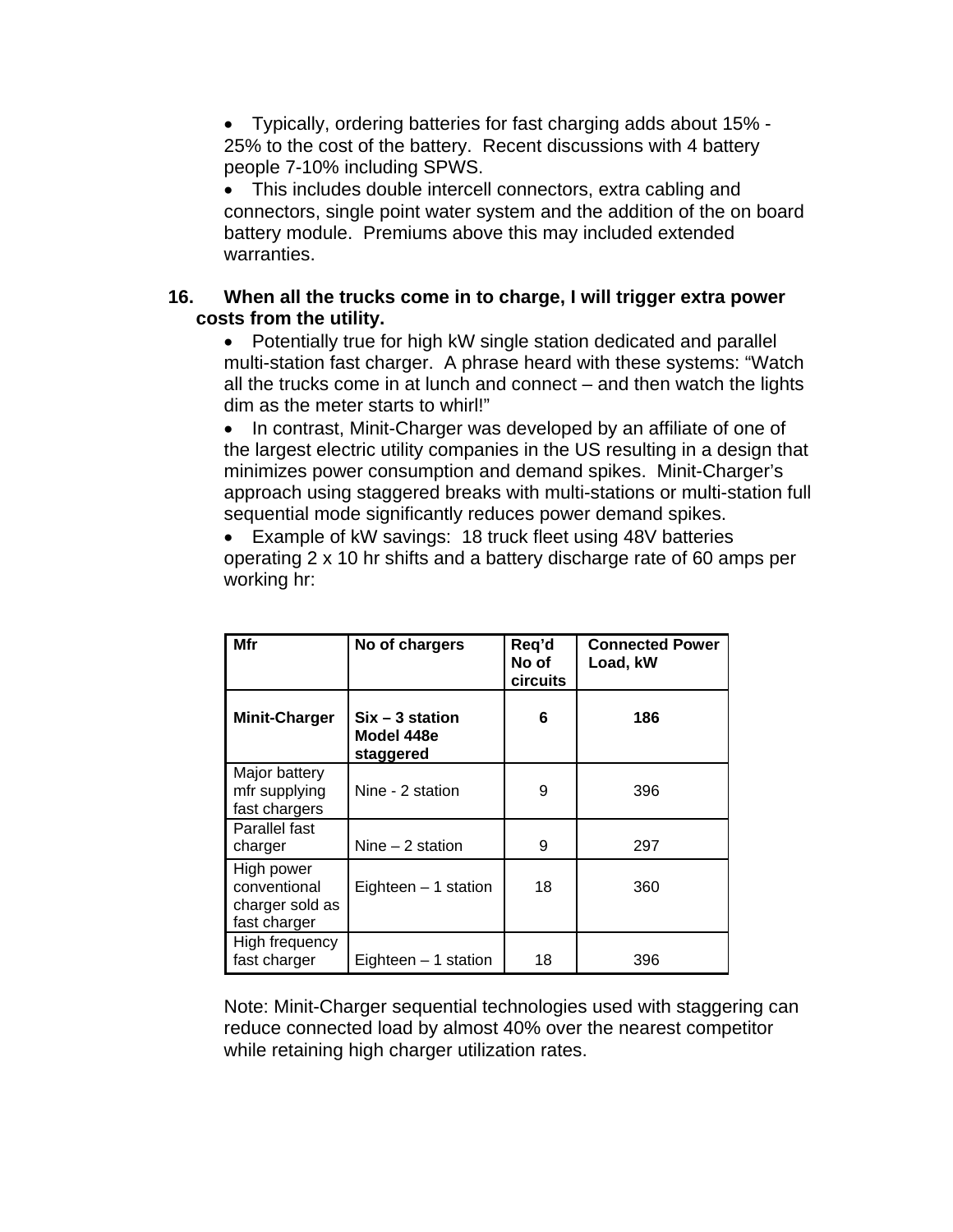## **17. Batteries get too hot during fast charging and this voids the warranty.**

• Some fast chargers with inaccurate temperature compensated charge control do increase the battery temperature significantly. Unlike after-the-fact temperature compensated chargers that reduce charge rate as the battery rapidly rises in temperature, Minit-Charger's adaptive charge method "listens" to the battery internal workings and limits the charge rate to only that which the battery can absorb. This effectively controls temperature rise by not indiscriminately overcharging the battery with the extra energy turning into heat.

## **18. How do I know that someone will be able to service the fast charger when I need it?**

• Every Minit-Charger site is covered by a local representative to perform service when required. Frequently, customers prefer to perform their own service and Minit-Charger can provide training at the time of installation. As a safety net, all customers and service representatives are provided with a 24 x 7 x 365 service hotline number that becomes and additional resource should an unusual issue occur. Finally, most Minit-Charge installations include an on-site spare kit to allow an easy one visit repair if necessary.

## **19. I hear that acid spills are a frequent problem in fast charging.**

• Minit-Charge pioneered the "correct" application of single point watering (SPW) systems on batteries for fast charging. Working with most SPW suppliers, Minit-Charger developed precise application tables to ensure float heights and battery head space are coordinated. Additionally, each customer is presented with a battery watering schedule at the time of start-up to coincide with operations that allow full charging routines without acid leaks out of the battery. Unfortunately, not all fast charger suppliers go to this degree to ensure safe and environmentally clean operations for their customers.

## **20. I hear that fast charging complicates watering the batteries and the batteries use more water than conventional chargers.**

• The amount of water used is dependent on many variables not the least of which is charge control. Temperature compensated fast chargers that overheat the battery can consume as much or more water than conventional chargers. In comparison, Minit-Charger's charge control ensures the battery does not receive more charge than it can handle. Several field tests have confirmed that Minit-Charger uses less water than conventional chargers and, in one instance, used almost 50% less for the same workloads. In every application to date, Minit-Charger sites require watering only once per week.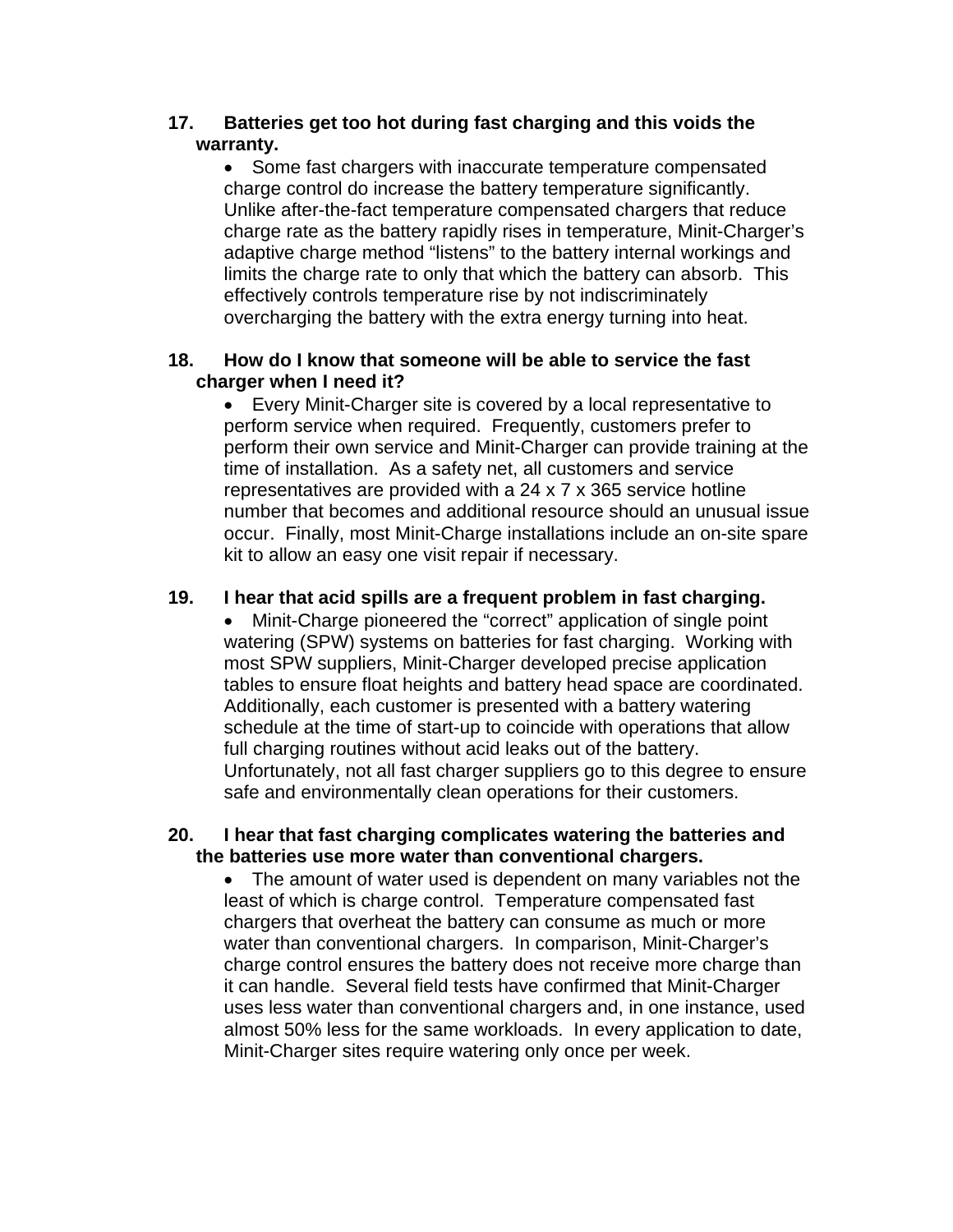#### **21. I hear that if the batteries get too hot the fast charger simply stops and cause the trucks to run out of charge.**

• Many fast chargers do stop if preset temperature limits are exceeded to avoid a thermal runaway situation. And if the fast charger does not return to service because the battery continues to remain hot, it is likely that the truck simply does run out of charge. And in some cases, with chargers that use no on-board modules to report battery status to the charger, some fast chargers will just continue to overcharge with resultant serious permanent damage to the battery.

• Heat is generated in the battery by the flow of energy in and out of the battery. When discharge rates are high more heat will be generated than when discharge rates are low. Also when improper charge rates are applied to the battery in such a way that the battery cannot absorb the extra energy at the rate it is introduced to the battery, heat also is generated.

• Minit-Charger takes the following approach: a) Ensure the application effort is correctly performed taking into account seasonal or cyclical variations in the fleet workload. The idea objective being to apply Minit-Charger so that a timely balance exists between the energy consumed out of the battery by the truck is promptly replaced to avoid low states of charge that lead to temperature rise. b) Minit-Charger's advantage in precise charge control provides for minimum heating of the battery during charging in that only the energy the battery can actually absorb is presented by Minit-Charger. In this way, extremes of heat and service interruption are avoided.

## **22. Why hasn't fast charge caught on after 8 years of commercial use?**

• Fast charge has caught on! In 1998, when Minit-Charger was the first to introduce a line of intelligent, high power chargers that were controlled by the battery there were only 15 trucks nationwide running on a fast charger. Today, fast charge trucks easily exceed 10,000 trucks in large and small fleets. The Industrial Truck Association annual member survey reports that the market share for fast charge currently sits at about 9%. The number of sites and trucks are rapidly growing and the future share is expected to be 33% by 2010.

## **23. I hear fast charge requires air-gapped (vented tray) batteries and lift truck battery tray fans to keep battery temperatures within warranty limits.**

• Minit-Charger's charge control and applications experience ensures that batteries are kept within reasonable temperature ranges during operation. No Minit-Charge applications have required the extra expense of special order air-gapped batteries or the costly modification of lift trucks to install small fans to air cool the battery. In contrast, some competitors routinely suggest the use of one or both methods to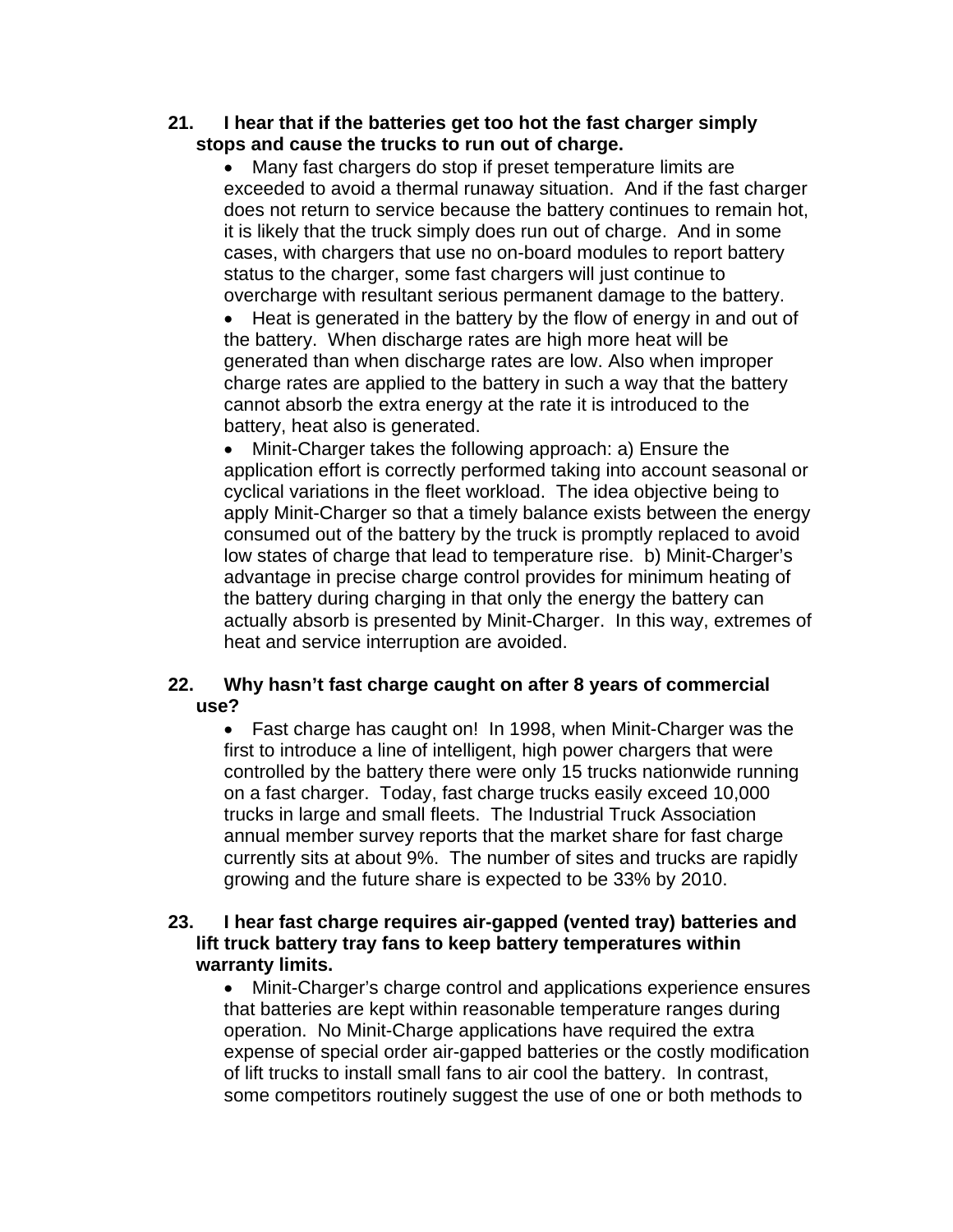control heat because of flawed charge control or poor application methods or inexperience. Also A.H. capacity is decreased by one plate size

## **24. My operators will not stagger breaks.**

• Some operators will resist change in the workplace. Operator's concerns can usually be easily handled. Experience has shown that when the benefits of staggered breaks for the operator includes less crowding in the break area, easier access to the chargers and trucks and the ability to continue to take breaks with their workplace friends usually eliminates concern. Because of the significant financial benefit to the fleet owner, several Minit-Charger users have introduced friendly Team A versus Team B and C competitions including token prizes to eliminate the initial concern over staggered breaks.

#### **25. Fast chargers use more power than conventional chargers and will increase my electricity bill.**

• This statement needs first to be clarified. Did the speaker's statement mean "power" or did it mean "energy"? The words "power" and "energy" are commonly confused so clarification is required on what they are and how they are related. So, Kilowatts (kW) are power and Kilowatt Hours (kWh) are energy.

• Some people incorrectly use the words "power" and "energy" interchangeably. You can think of "energy" as a "stuff" that you can buy, transport, or use, like a gallon of gasoline or a kilowatt hour of electricity. "Power" is simply the rate at which energy is delivered, like gallons of gasoline per minute or kilowatts.

• Fast chargers can require more power and can increase the power bill by triggering peak demand rates. That's why Minit-Charger offers a complete product line that is sensitive to a facility's power situation. Minit-Charger's multi-station technology routinely delivers a low power requirement from both a connected load and a peak demand load perspective than competitor fast chargers.

## **26. Fast chargers take up more space than vertical rack battery changers.**

• This is a myth created by the battery change machine manufacturers. In examining a fast charge station consisting of fast charger and lift truck, it is easy to observe that about 70% of the floor space for this installation is used by lift truck. A typical fast charge station (excluding the truck foot print) is approximately 8 - 10 square feet. It is the aggregate total of all stations that should be compared to the corresponding battery change area including all of the related equipment. Basically, the lift truck has to be parked somewhere, regardless of how the battery is recharged – whether by fast charger or battery changing and therefore is not included in the calculation.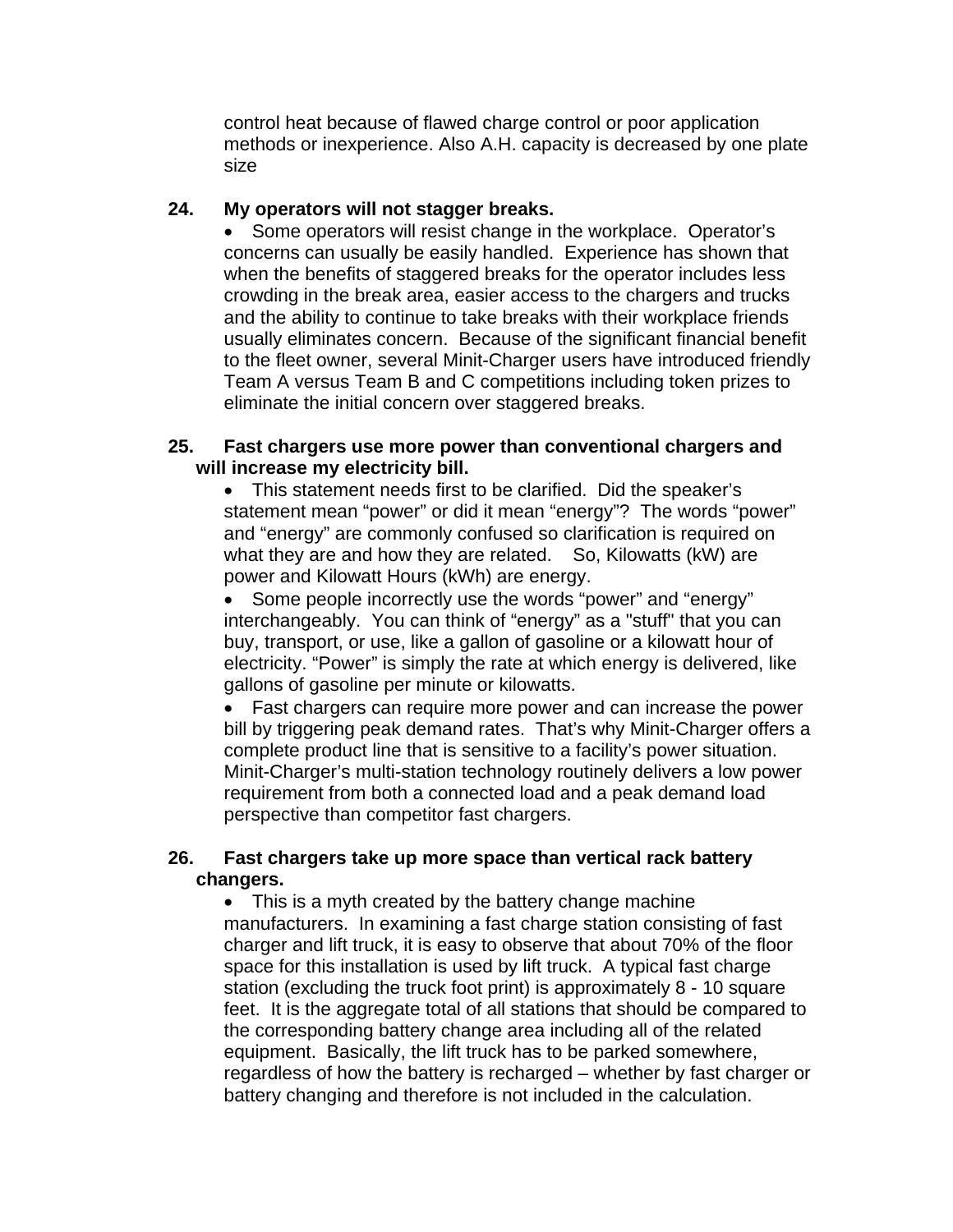• Minit-Charger, whether single station or multi-station products, have one of the smallest footprints compared to any competitor. And multistation models offer even more station layout flexibility to satisfy even the most stringent space or layout requirements.

#### **27. I can't use fast chargers in my existing building because they take more power than by conventional chargers.**

• Fast charge customers with existing facilities that have limited power frequently choose Minit-Charger due to the extra low power requirements resulting from Minit-Charger patented multi-station technologies. Minit-Charger routinely beats the competition by using the priority sequential charging in stagger mode which allows up to 40% less connected load over the competition.

#### **28. Why do fast chargers cost so much more than conventional chargers?**

• Fast chargers have 3 to 6 times the power ratings over conventional chargers and the increase in the power section size and internal wiring contributes significantly to the cost. In addition, and depending on the fast charger manufacturer, additional cost is included for the control technology inside the charger as well as the on-board battery module. Finally, in multi-station capable fast chargers, additional cost is included for each of the stations and the additional charge distribution technology and hardware.

• Minit-Charger's product line offers a complete range of chargers, each of them designed to provide the right features for the application from pole mounted, ultra low footprint, high performance single station units to technology laden multi-station units that allow even the most power and space restricted facilities to use fast charging. Finally, every Minit-Charger comes standard with Minit-Trak, the industry trend setting data and information system that allows detailed evaluation of the entire system performance of battery, truck and charger.

## **29. How will the fleet keep running if you only have a few short time periods to recharge?**

• The key is to balance the energy returned from the fast charger (returned at high rates for short periods of times) with the energy used out of the battery at lower rates over longer periods of time. Minit-Charger uses evaluation and simulation techniques to ensure this balance is attained even in the most demanding seasonal work periods. In essence, the fleet is maintained throughout the work week in the battery "sweet spot" of 30% to 80% state of charge range. (Batteries are eventually returned to full charge and equalized as needed during non-work hours if not possible during regular work hours.)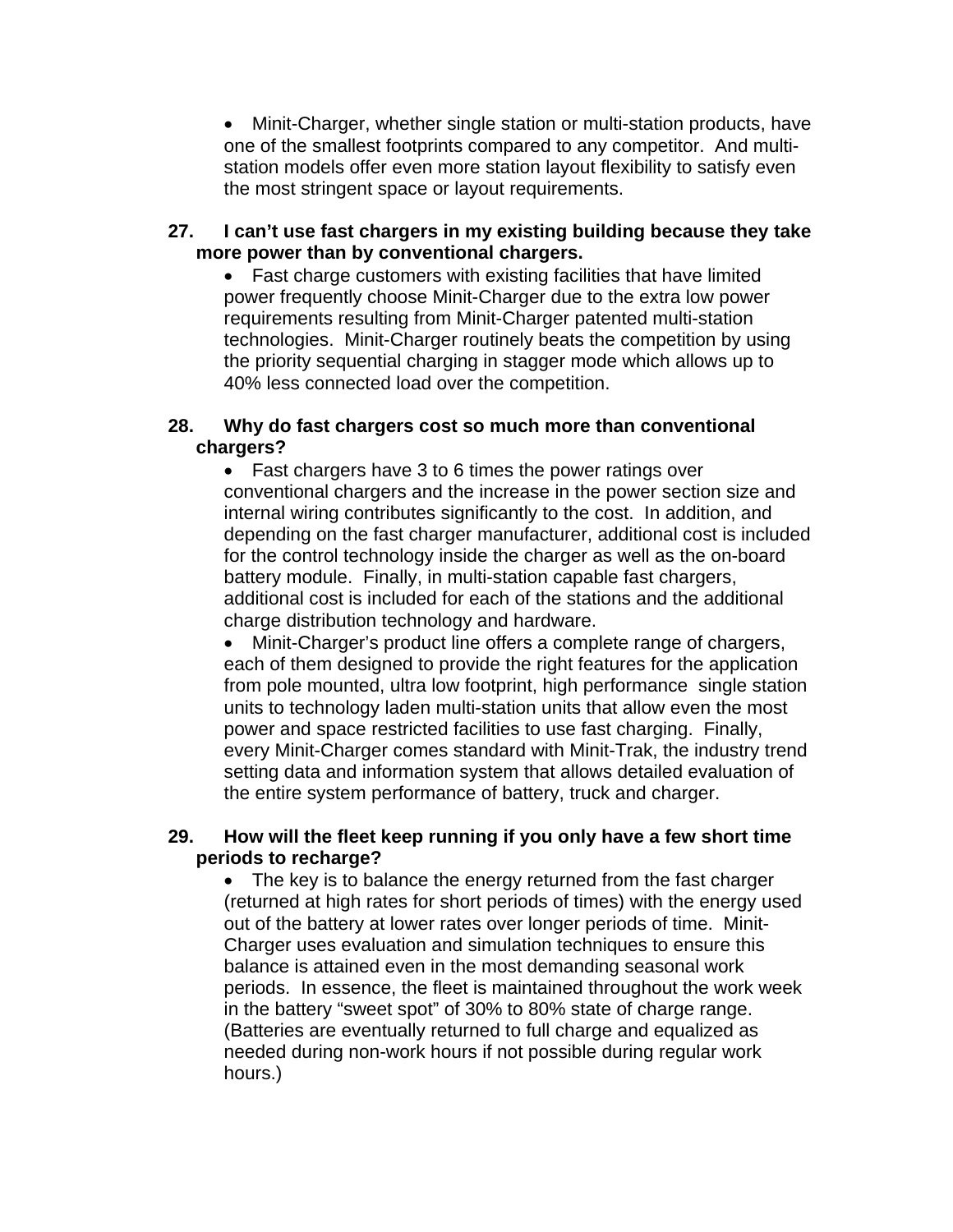• Minit-Charger charges at the maximum but safe battery charge rate as dictated by the battery through the on-board charge control module. This patented adaptive charge control technology routinely trumps less capable temperature compensated methods that "foldback" the charger output as battery temperature quickly rises. Many temperature compensated chargers rarely come close to their nameplate output during the work week after the batteries have achieved their normal operating temperatures. And when you only have a few minutes through out the work shift to connect and return charge to the battery, the last thing you want is a charger that produces less than advertised.

## **30. Frequent short charges will kill the battery.**

• Numerous lab tests and evaluation studies by the Advanced Lead Acid Battery Consortium and other industry groups confirm that "PSOC" ("partial state of charge" charging operations) work well with a properly controlled charger and do no harm to the battery. Historically, old charger technology using simple IVI charge controls did not allow interrupted charge cycles. Use of these charges in a form of opportunity charging usually resulted in early battery failure. With the advent of more sophisticated, micro-processor based charge control technologies more chargers can be used in "opportunity" service. Nevertheless, the old adage continues to be held as fact when the world has moved on.

• Minit-Charger experience routinely sees battery life equal to or better than a similar conventional installation. This comes from the charge control approach pioneered and patented by Minit-Charger.

#### **31. I hear lift trucks will be damaged from the heat from the batteries.**

• Minit-Charger application methods ensure that lift truck operations proceed with battery temperatures within manufacturer's acceptable ranges. Proper use of the system results in lift truck operations that produce no additional stress on the truck.

• Just as in conventional charged and changed batteries – if the trucks are run down below 20% state of charge, the battery will generate excessive heat and some small amount of this heat may be conducted to the truck. Therefore, heat from the battery is rarely the cause of any truck problems. On the other hand, low battery voltages can affect the truck when the battery state of charge is below the aforementioned 20%. However, as long as the truck low SOC cutout is properly set the truck will stop operating before damage is incurred.

#### **32. There have been no conclusive studies that show fast charging works.**

• On the contrary, several studies by the Electric Power Research Institute (EPRI) and the Advanced Lead Acid Battery Consortium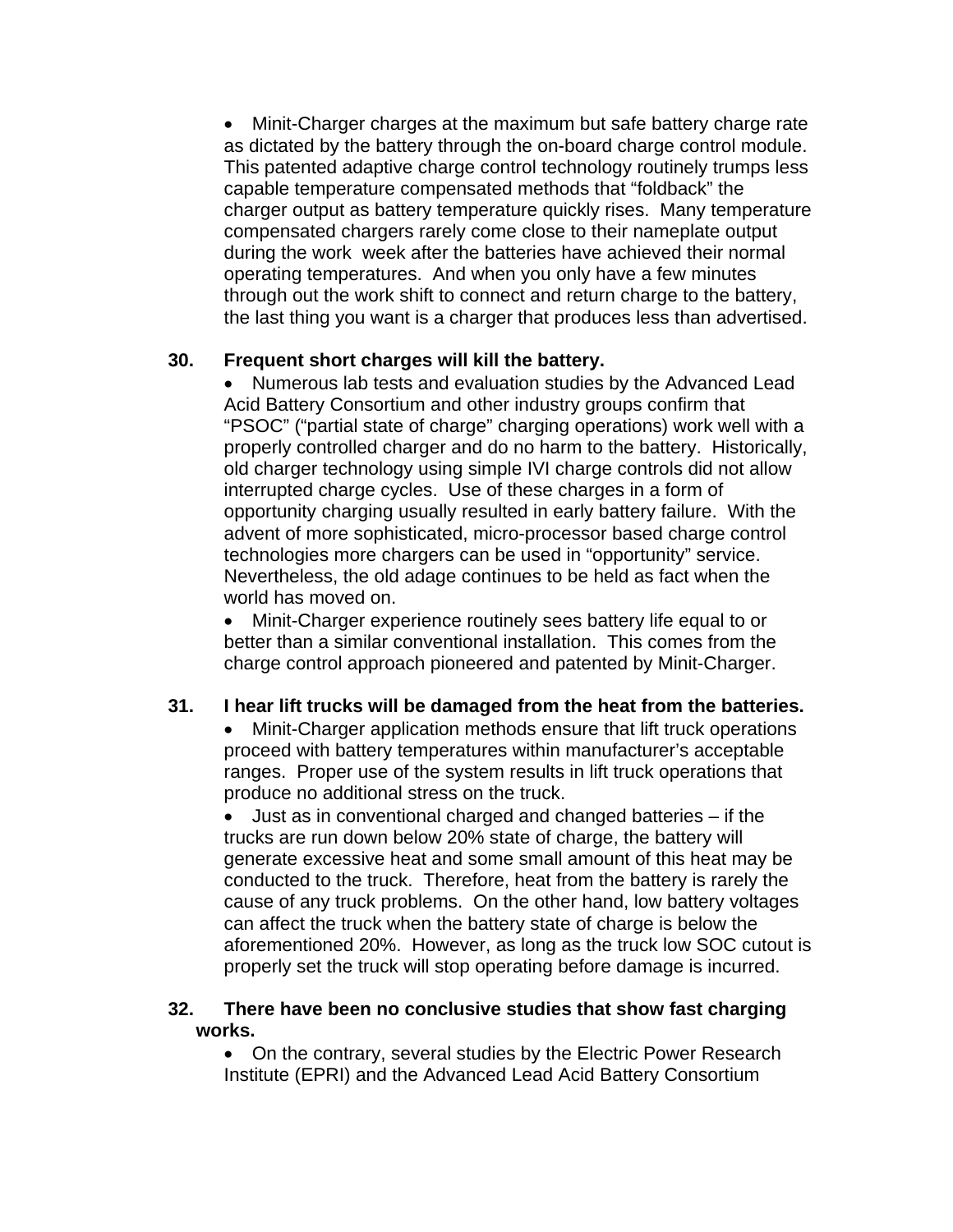(ALABC) have proved conclusively that fast charge works when the charge rate is properly controlled.

• The proof is in the pudding: After 8 years of use, major Fortune 500 customers as well as smaller independent businesses continue to use Minit-Charger.

## **33. Fuel cells will shortly be on the market and make fast chargers obsolete.**

• Fuel cells generally offer the same work process and customer value proposition as fast charging when compared to conventional battery changing. Fuel cells are in their early trials with only a year or two of experience running a few trucks at a time. Ultimately, once development is completed and solutions for long term cell stack durability and low cost on-site hydrogen production and or storage are realized, cost bases will be a deciding factor if the performance requirements are met.

• Meanwhile, Minit-Charger continues to provide more value to our customers. Also, battery manufacturers increasingly see fast charge as a mainstream product for their customers and are more interested in adapting to the rigors of fast charge. Improvements in the overall fast charge system of fast charger and battery will continue that will result in ever increasing performance levels that fuel cells will have to meet to be competitive.

#### **34. I only have budget for a partial (battery or forklift) fleet replacement this year.**

• No problem. Minit-Charger can convert part of a fleet that is going through battery replacement or truck lease rotation without affecting the other trucks in the fleet. Many Minit-Charger customers start with a partial fleet conversion and progress on a timetable dictated by their own unique circumstances and economics.

#### **35. We run our trucks all the time and don't have enough break time to recharge.**

• As mentioned before, evaluation and application will reveal the actual conditions under which the fleet operates. Many times even the busiest fleet will have scheduled downtimes where the operator performs paperwork or other job-related duties while the truck is connected and being charged. Once the data has been collected, simulations can be prepared to visualize the future operation with Minit-Charger.

#### **36. I'm told that "dedicated" chargers are better (one charger for each truck).**

• This myth is perpetrated by fast charger suppliers that have not invested in developing multi-station chargers that address customer's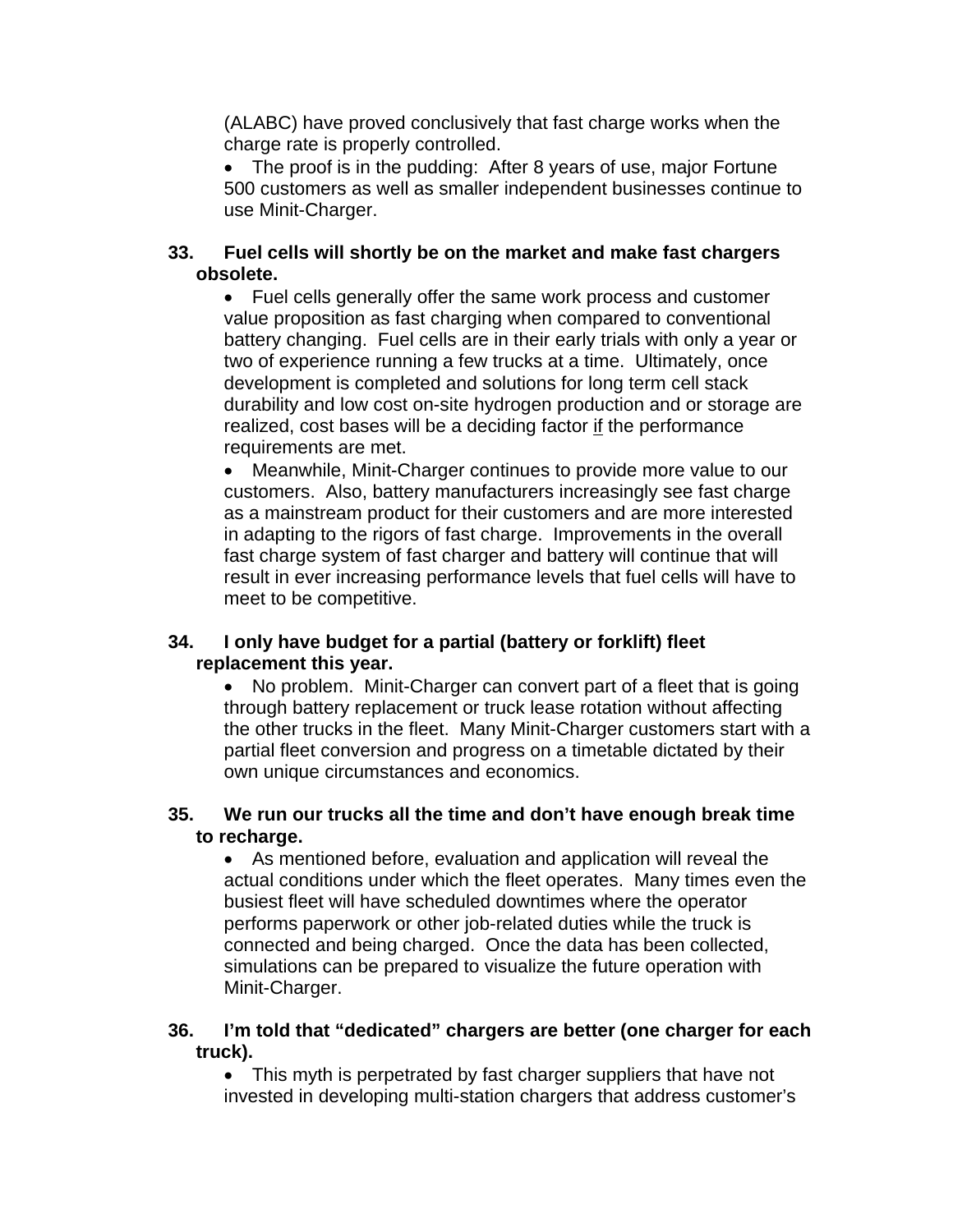needs to keep connected load low and minimize power demand spikes. (The term "dedicated" is interchangeable with single station chargers.) Minit-Charger's multi-station technologies combine patented sequential charging with staggered breaks to achieve extra low electrical loads on the facility.

• Typically, single station units are used in very small fleets such as 2 to 5 trucks where the combined power requirement is not overwhelming. A frequent other application is in large manufacturing environments where extensive amounts of available power and circuits are integral to the facility. These facilities also tend to offset the high peak loads delivered by the chargers when all trucks come in at the same time to charge by shutting down the power hungry assembly line. If these conditions exist then a customer should consider Minit-Charger single station chargers.

• Generally, an evaluation and a simulation of a customers operation can point to the best overall solution that meets the objective of high state of charge for the trucks, low installation cost, power requirements consistent with what's available in the facility and ease of use by operators. To accomplish this, a customer should work with Minit-Charger to access a full array of single and multi-station product to allow the best choice to be made.

## **37. Multi-station chargers are too complicated.**

• Operators see no difference in use of a multi-station charger over single station chargers. In either case the operator drives up and connects to the charger or the charge station. The charger does the rest. Multi-station chargers are more sophisticated in features in order to deliver important advantages to customers over single stations units. Frequently, Minit-Charger's multi-station chargers overcome the lack of power availability in the facility or high circuit and panel installation costs that otherwise would have prevented a customer from converting to fast charging.

• The maximum benefit from multi-station technology is yielded when the charger system utilizes sequential charging. Only in this way can the charger present the lowest power demand on the facility and, when used in conjunction with staggered breaks, deliver the maximum charge return with every truck receiving charge every time the truck is connected. Only Minit-Charger offers patented sequential charging technology for lift truck fast charge use.

#### **38. I hear some early users of fast chargers have returned to battery changing.**

• Every Minit-Charger customer over the last 8 years has continued with fast charging.

**39. Using battery modules increases fast charger failure rates.**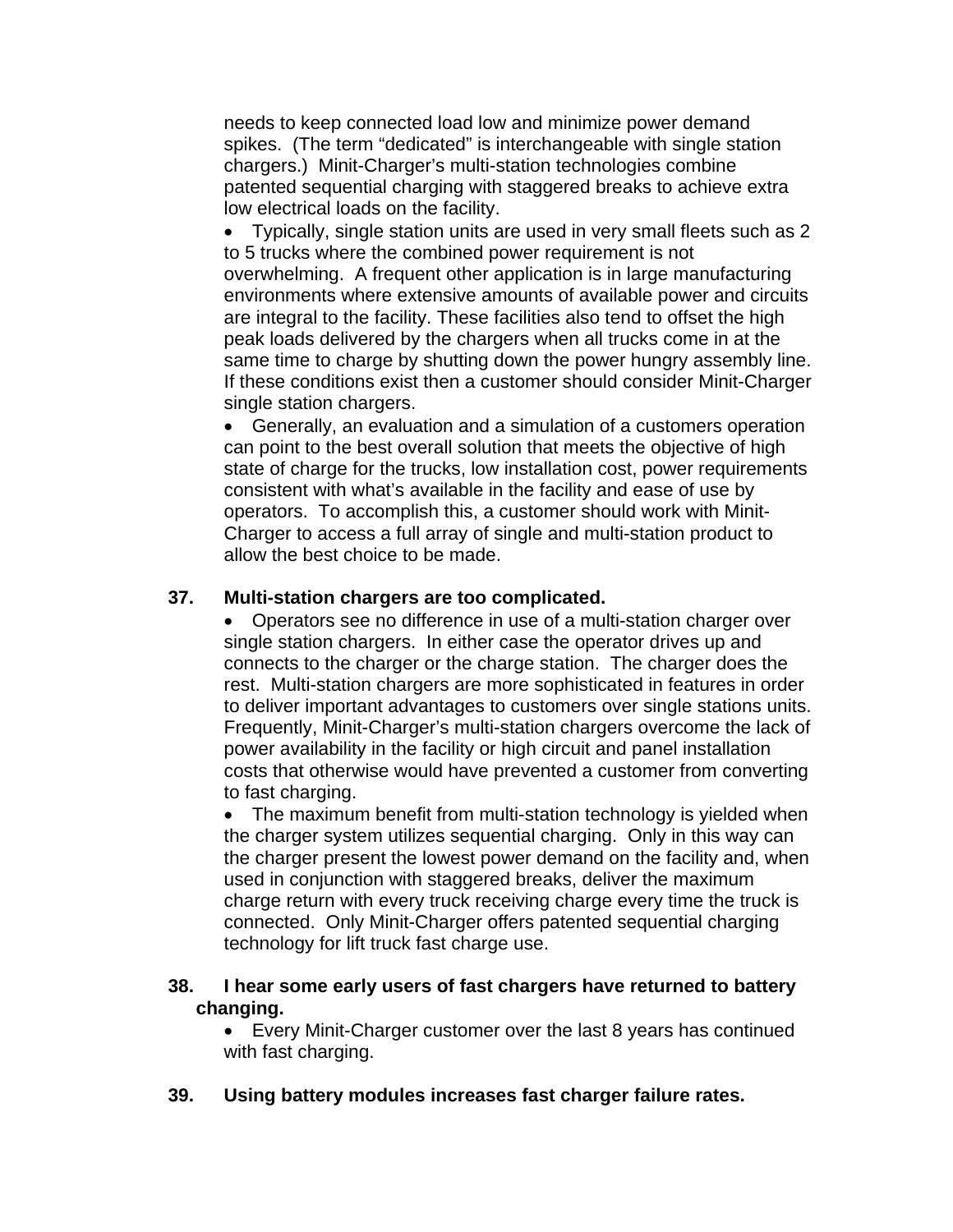• On the contrary, NOT using battery modules to interface the battery with the charger leads to problems from inadequate charge control and potential excessive and damaging battery heat. When using high charge rates, the actual real time battery condition must be used to control charger output. In the absence of this important battery – charger communication, the fast charger may not provide a consistent workable high charge rate or, in the worst of cases, may cause unsafe overcharge conditions.

• Minit-Charger BICC and BDC technology was developed to ensure direct interactive link between the battery and the fast charger. In this way the conditions of the battery determine the correct charger output leading to the highest safe charge rates.

## **40. All battery modules perform the same functions.**

• A variety of battery modules are offered from fast charger manufacturers for use with their respective fast charger. There are no cross compatible battery modules. These battery modules vary significantly as to function, capability and importance in charge control. Some battery modules only log battery identification and the date the battery was placed in service. Others include temperature and voltage sensors. Others employ limited data logging and storage. Others yet include charge control function. Therefore, there are wide differences battery module function, capability, performance and component cost.

• Minit-Charger's BICC and BDC battery modules incorporate Minit-Charger's patented charge control methods. As their primary function, both the BDC and the BICC communicate a variety of battery parameters, in real time, to their respective fast charger to determine and control charge output, including destratification, "full" charge rates and equalization charge. In their secondary function, both BDC and BICC store 500 and 2000 charge cycles, respectively, of 20 data points of battery and charger data such as battery state of charge, battery temperature, equalization frequency, connect frequency, etc. Graphical display of data by use of Minit-Charger's trend setting Minit-Trak proprietary system information software allows easy evaluation of system performance. Minit-Trak comes standard on every Minit-Charger.

• Many fast chargers store data charge cycle data in the charger. This makes data collection for a single problem truck difficult because data must be downloaded from every charger to allow sifting for the specific truck. Minit-Charger technology allows all the historic data for truck to be downloaded directly from the truck in one single action. Only a laptop and a Minit-Trak software is required to gain data that allows informed decision making.

#### **41. Charger data and information systems are unimportant and costly.**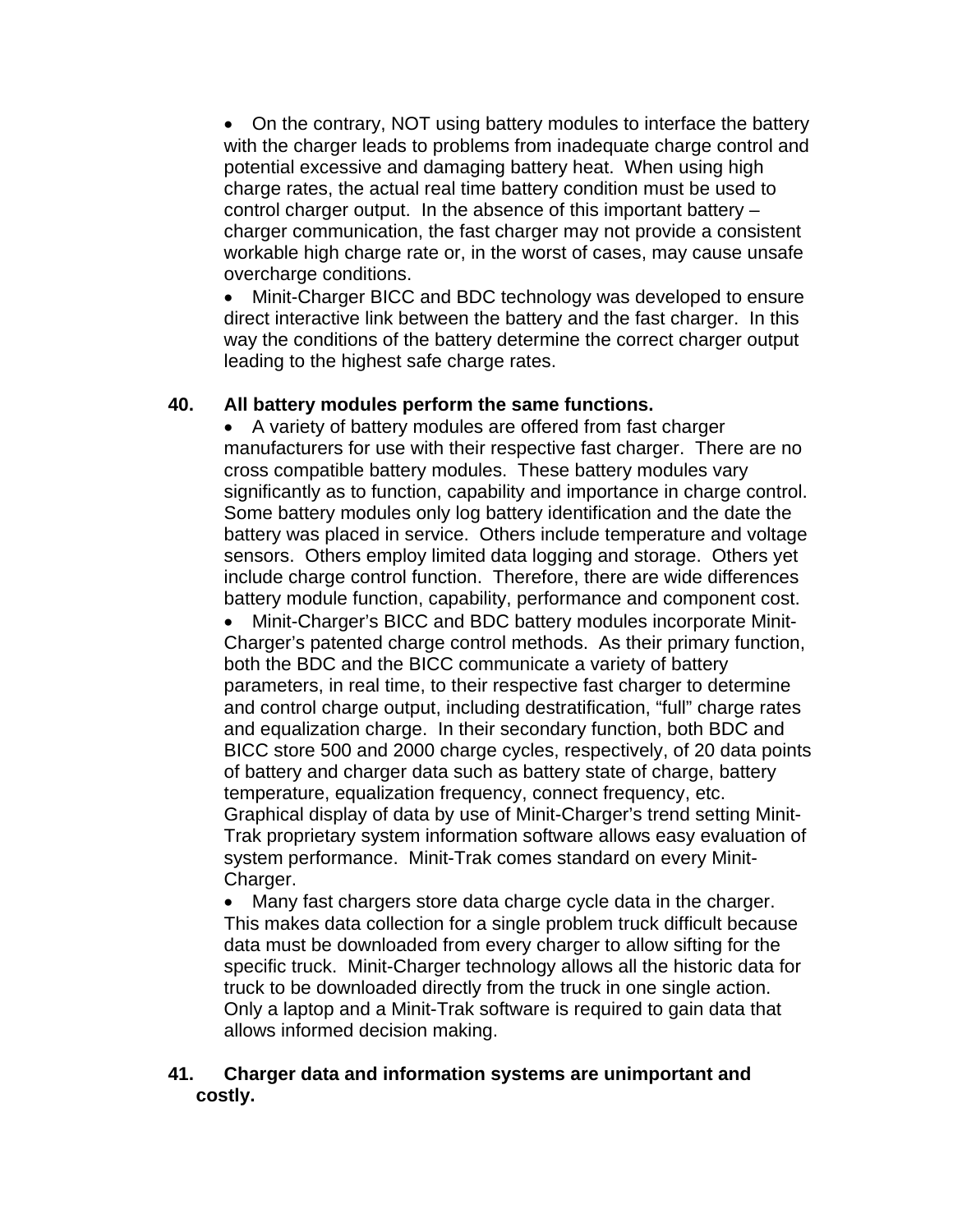• Minit-Charger includes Minit-Trak system information with every Minit-Charger as a standard feature. Many fast charge manufacturers list their data logger versions as "optional", if they provide one at all.

• Data of any kind is unimportant until you need it to make an informed decision. Most Minit-Charger customers have used Minit-Trak data to assist them in planning operations changes to their fleets, reschedule shift duties and hours, expand or contract fleets due to varied seasonal duty changes and to determine team productivity. In some instances, customers have combined Minit-Trak data with other data such as "SKU's shipped" to provide a comprehensive analysis of their operation in order to seek areas of improvement or for planning for new facilities.

## **42. Fast chargers are only good applications for new facilities.**

• Minit-Charger has an approximately even split of applications in new and existing facilities. Several major customers with existing facilities continue to expand throughout their organization based on the excellent economics of Minit-Charger. Minit-Charger technologies combine to ensure a high degree of "fit" with existing building power availability in contrast to competitor fast chargers.

## **43. Fast charging is too new to trust.**

• Eight years and thousands of trucks have proven that fast charging delivers on its promises. Long term evidence exists that battery life is equal or better than conventional battery charging and changing. Minit-Charger has accumulated over 20 million charger shift-hours of successful use by customers who have found reduced costs in charging their lift truck batteries.

## **44. Fast charging is a niche application for only certain sites and fleets.**

• "Show me the money." Economics determine the fit of fast chargers to a facility. Generally, the higher the level of energy throughput in the lift truck fleet the greater the savings. There are no specific niches or size of fleets to which fast charging is limited.

• In the absence of high throughputs, the customer can also consider converting to lower power "opportunity" charging where conventional chargers are replaced with chargers designed to maintain good battery life while performing partial charges. Minit-Charge provides a full line of products for all of these applications.

## **45. Fast charging can't do 3 shift operations.**

• There are many 3 shift operations successfully using Minit-Charger. Bottom line is if there is sufficient charge time in relation to the amount of amp-hrs consumed and sufficient time to full charge every few days and equalize once per week then the number of shifts per day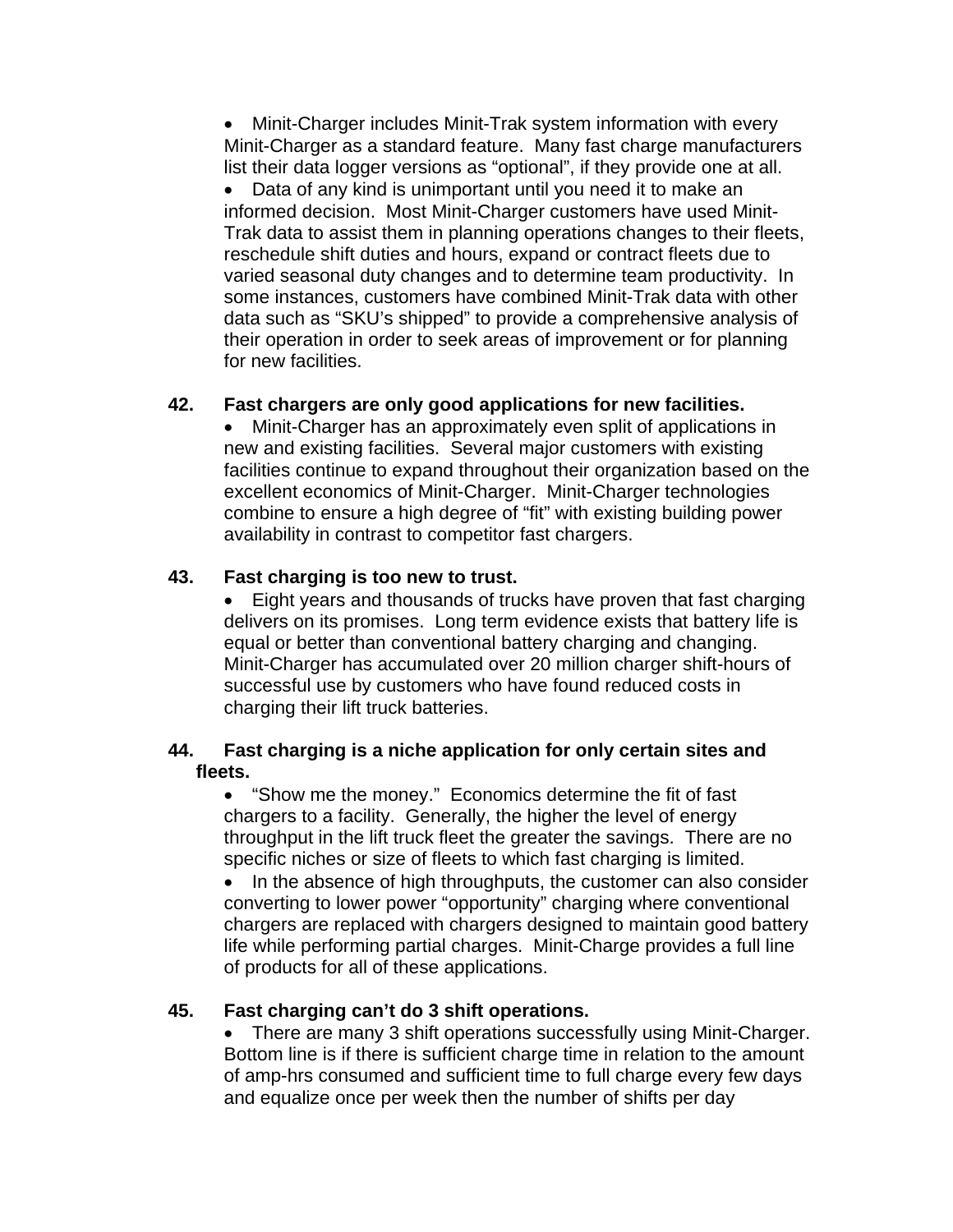becomes irrelevant. Frequently,  $2^{nd}$  and  $3^{rd}$  shifts are less than full fleet operations leaving added time to complete necessary charging. A quick analysis and evaluation can usually confirm viability of Minit-Charger for a 3 shift fleet.

#### **46. I'll get caught between the battery vendor and the fast charge manufacturer if there are problems.**

• All major battery manufacturers are familiar with Minit-Charger through successful long term use of their battery with Minit-Charger. Further, an active and open dialog exists between battery manufacturers and Minit-Charger technical staff ensuring easy resolution if any issues arise.

• Minit-Trak™, the proprietary data and information software that describes battery, charger and truck performance in detail is available for use by all battery manufacturers as well as the customer to allow joint review of system performance. Minit-Trak has shown to be an effective tool to provide impartial insight and assist quick resolution of any performance issues. Minit-Trak is provided with every charger Minit-Charger sells.

## **47. Opportunity charging is less expensive and will do the same as fast charging.**

• For clarification, opportunity charging defines using a charger to charge a lift truck battery at every convenient opportunity. The intention is that frequent partial charges will keep the battery at a sufficient state of charge to allow the lift truck to keep running through out the work day. It is estimated that, contrary to battery manufacturers recommendations, about 30% of all trucks are opportunity charged with conventional chargers at the risk of lower than average battery life.

• "Fast charging" is opportunity charging with the use of high output rate chargers that significantly exceed a conventional chargers output rate of 150 to 200 amps. "Fast chargers" are generally considered to have an output of 300+ amps. A new offering of "opportunity" chargers from a variety of conventional and fast charge manufacturers operate in the 100 to 250+ amps output rate to accommodate customer's desires to increase battery life while opportunity charging and to eliminate the last of any battery changing in their facility.

• Is opportunity charging less expensive than fast charging? The answer is yes – but only if the fleet energy throughput need is accommodated by the lower output of an opportunity charger.

#### **48. I hear I will need extra trucks to make fast charging work in my facility.**

• In the great majority of cases, no increase in truck count is necessary when converting to fast charging. In some cases, truck